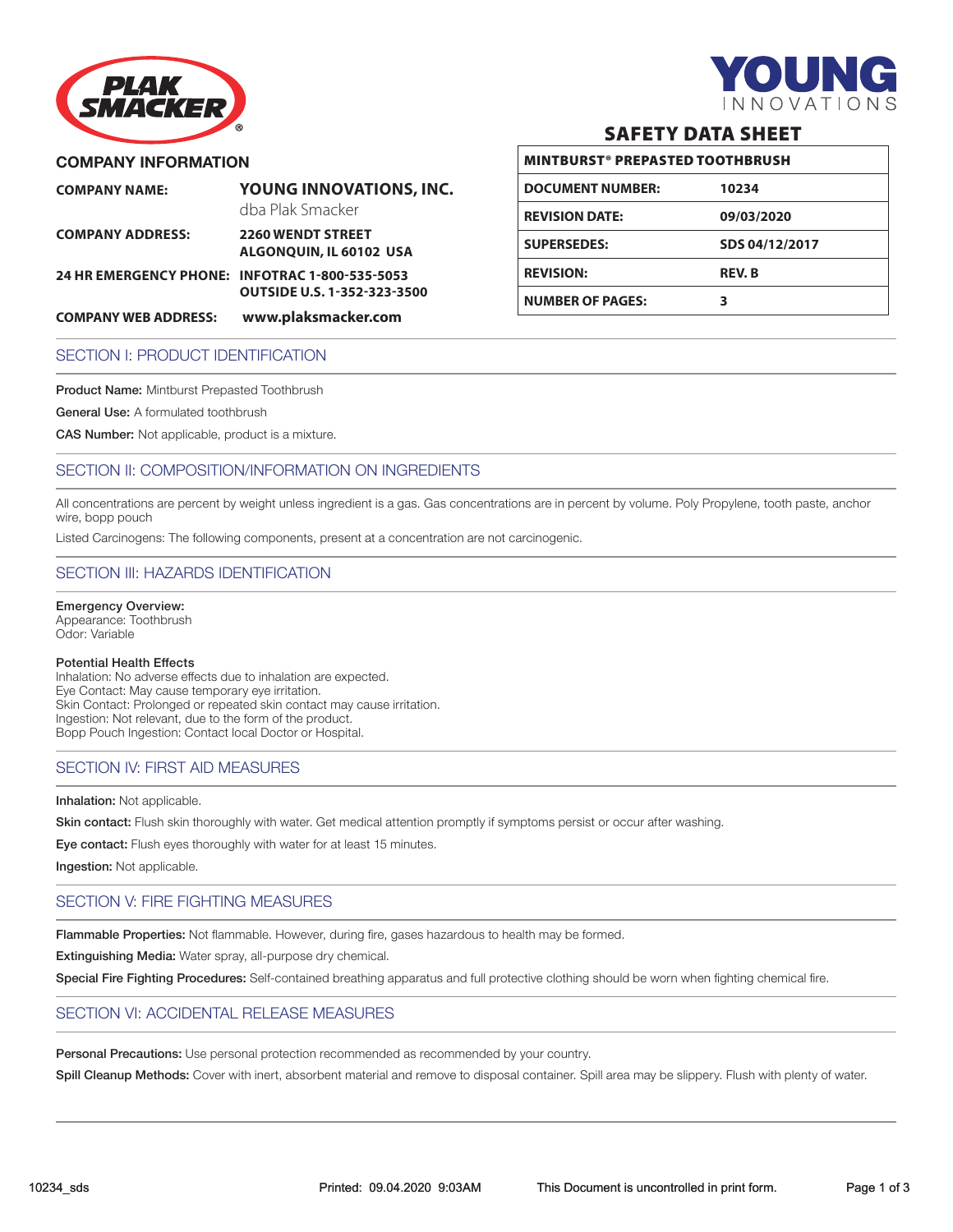

# **COMPANY INFORMATION**

PLAI SMACKER

| <b>COMPANY NAME:</b>                           | YOUNG INNOVATIONS, INC.<br>dba Plak Smacker         |
|------------------------------------------------|-----------------------------------------------------|
| <b>COMPANY ADDRESS:</b>                        | <b>2260 WENDT STREET</b><br>ALGONOUIN, IL 60102 USA |
| 24 HR EMERGENCY PHONE: INFOTRAC 1-800-535-5053 | <b>OUTSIDE U.S. 1-352-323-3500</b>                  |
| <b>COMPANY WEB ADDRESS:</b>                    | www.plaksmacker.com                                 |

# SAFETY DATA SHEET

| <b>MINTBURST® PREPASTED TOOTHBRUSH</b> |                |  |
|----------------------------------------|----------------|--|
| <b>DOCUMENT NUMBER:</b>                | 10234          |  |
| <b>REVISION DATE:</b>                  | 09/03/2020     |  |
| <b>SUPERSEDES:</b>                     | SDS 04/12/2017 |  |
| <b>REVISION:</b>                       | <b>REV.B</b>   |  |
| <b>NUMBER OF PAGES:</b>                | 3              |  |

#### SECTION VII: HANDLING & STORAGE

Store at controlled room temperature at 20–25 ºC (68-77ºF).

#### SECTION VIII: EXPOSURE CONTROL/PERSONAL PROTECTION

Engineering controls: In an industrial work environment no special precautions or control measures are required.

General Hygiene Considerations: In an industrial work environment avoid eye and prolonged skin contact.

Personal Protective Equipment: In an industrial work environment, if a splash is likely, chemical goggles may be needed. Prolonged skin contact may require protective gloves. For consumer use, no unusual precautions are necessary.

Exposure Guidelines: No exposure limits noted for ingredient(s). Consult local authorities for recommended exposure limits.

# SECTION IX: PHYSICAL AND CHEMICAL PROPERTIES

Appearance: Toothbrush Odor: Variable pH: Not applicable Boiling Point (Initial): No data available. Flash Point (Method): >93°C (200°F) Specific Gravity or Relative Density: No data available. Solubility in Water: Not soluble in water. Viscosity: No data available.

#### SECTION X: STABILITY & REACTIVITY

General: This product is stable. Hazardous polymerization will not occur.

Incompatible Materials: Avoid contact with strong oxidizing agents.

Hazardous Decomposition Products: None known.

#### SECTION XI: TOXICOLOGICAL INFORMATION

This product has not been tested as a whole and is determined to be safe for its intended use.

#### SECTION XII: ECOLOGICAL INFORMATION

There is no ecological information available at this time.

#### SECTION XIII: DISPOSAL CONSIDERATIONS

General Information: Any disposal practice must be in compliance with local, state and federal laws and regulations (contact local or state environmental agency for specific rules). Do not dump into sewers, any body of water or on the ground.

RCRA Information: Not regulated.